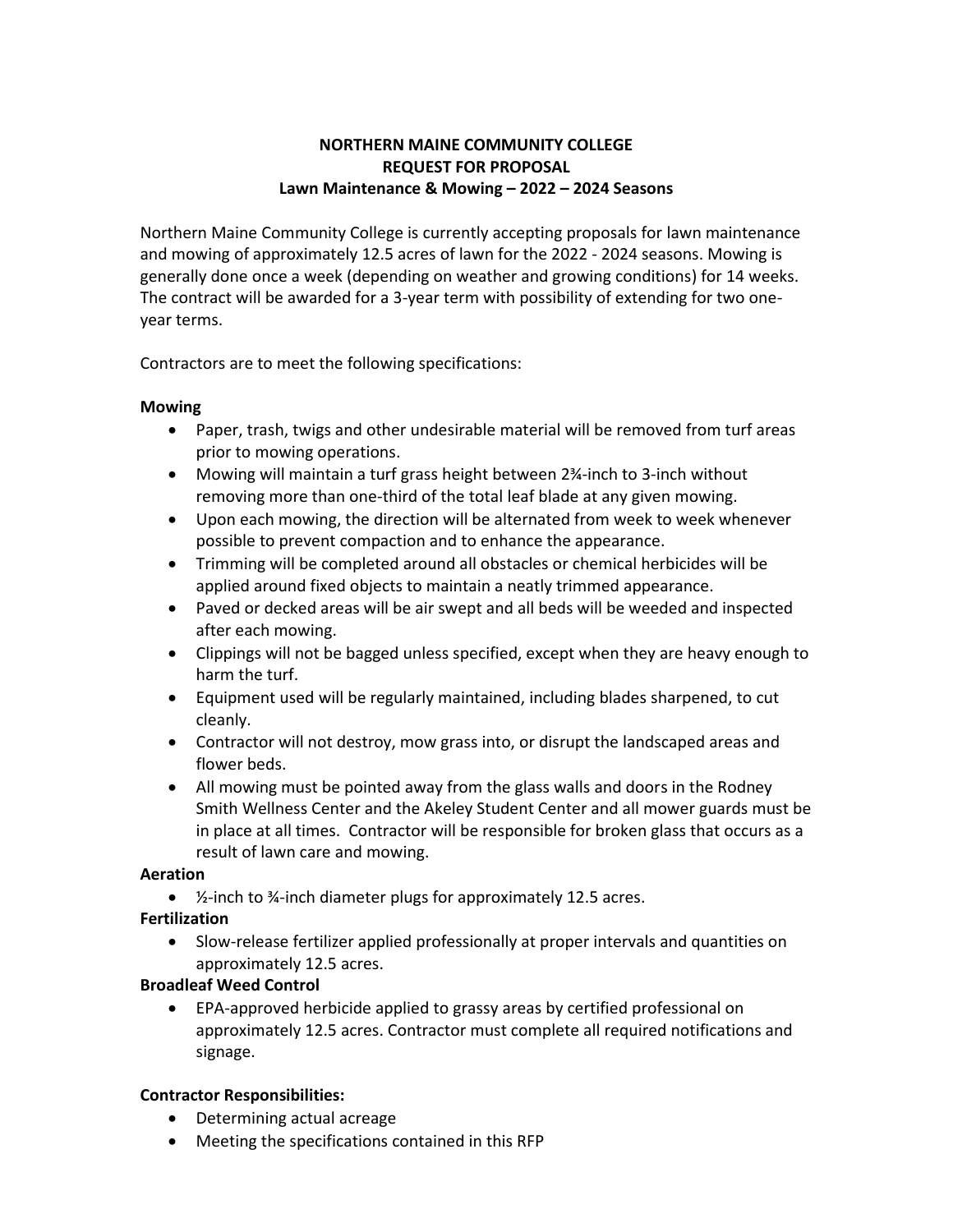- Follow all applicable OSHA, State and City regulations
- Provide all required OSHA safety documentation (programs, procedures, etc.)
- Obtain all required permits

Please see attached map. The areas in green are contract areas. The remaining areas are alternates. Inclusion of the alternates will be determined on an annual basis.

Proposals will be reviewed and one vendor will be selected based on cost and vendor's ability to meet the specifications detailed in this RFP, pending positive references. (References may be checked). Vendors shall have a minimum of three years experience providing similar services to a facility of comparable size.

Please also include pricing on the following **alternate** items:

### **Maintenance Mowing Area**

• Weekly mowing and maintenance of the areas indicated on the map as "Maintenance Mowing Area" to the specifications listed above.

### **Maintain Beds on Campus**

- Edging  $-$  cut edges to 3 inches and remove soil at an angle to the bed line prior to mulch installation
- Mulching applied in spring and maintained throughout season at  $1\frac{1}{2}$ -inch thickness
- Pruning removal of dead, broken, diseased, poorly-structured or conflicting branches and sucker shoots
- This area should be bid separately as the college reserves the right to select this service.

Please see attached map, "Landscaping". The areas marked "1" are alternate contract areas.

#### **Aeration and Fertilization of Soccer Field**

• This area should be bid separately as the college reserves the right to select this service.

# **Broadleaf Weed Control on Tennis Court**

• This area should be bid separately as the college reserves the right to select this service.

**Proposals are due back to the college by July 6, 2022 by 2:00 p.m**. The College plans to notify the selected bidder within one week.

Bids must include:

- 1. Completed Bid Form (see attached)
- 2. References
- 3. W-9
- 4. Proof of Insurance

Any additional information may also be attached.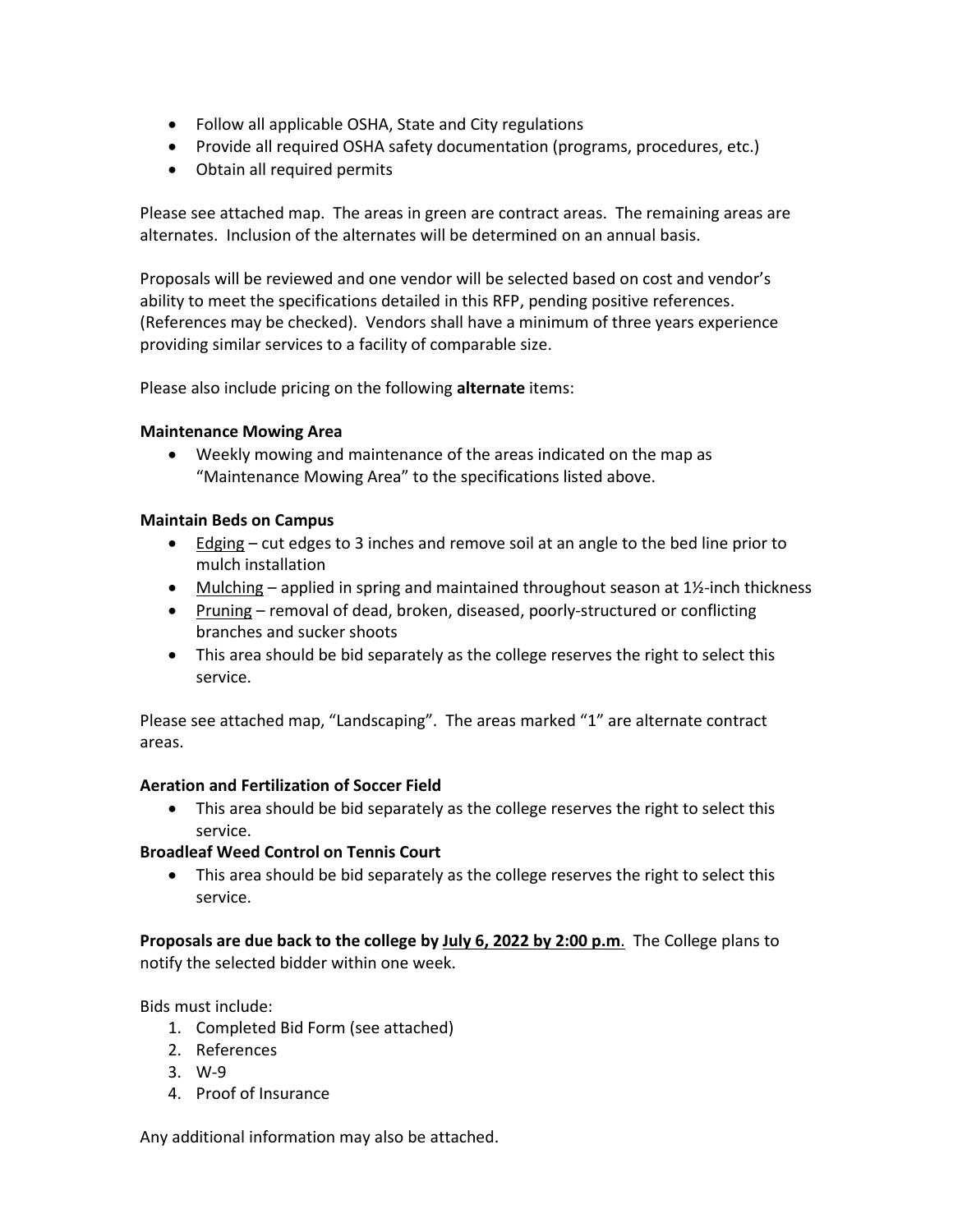If you have questions concerning this request for proposals or wish to request a site visit, please contact Julie Edgecomb-Clark at 768-2714 or [jeclark@nmcc.edu.](mailto:jeclark@nmcc.edu) Vendor walkthroughs will be scheduled upon request, 48 hours notice is required.

Proposals can be emailed to [jeclark@nmcc.edu](mailto:jeclark@nmcc.edu) or delivered/mailed to:

Northern Maine Community College Purchasing Lawn Care Bid 33 Edgemont Drive Presque Isle, ME 04769

The college reserves the right to reject any or all bids and also reserves the right to be satisfied with quality of services provided. See attached Notice to Bidders.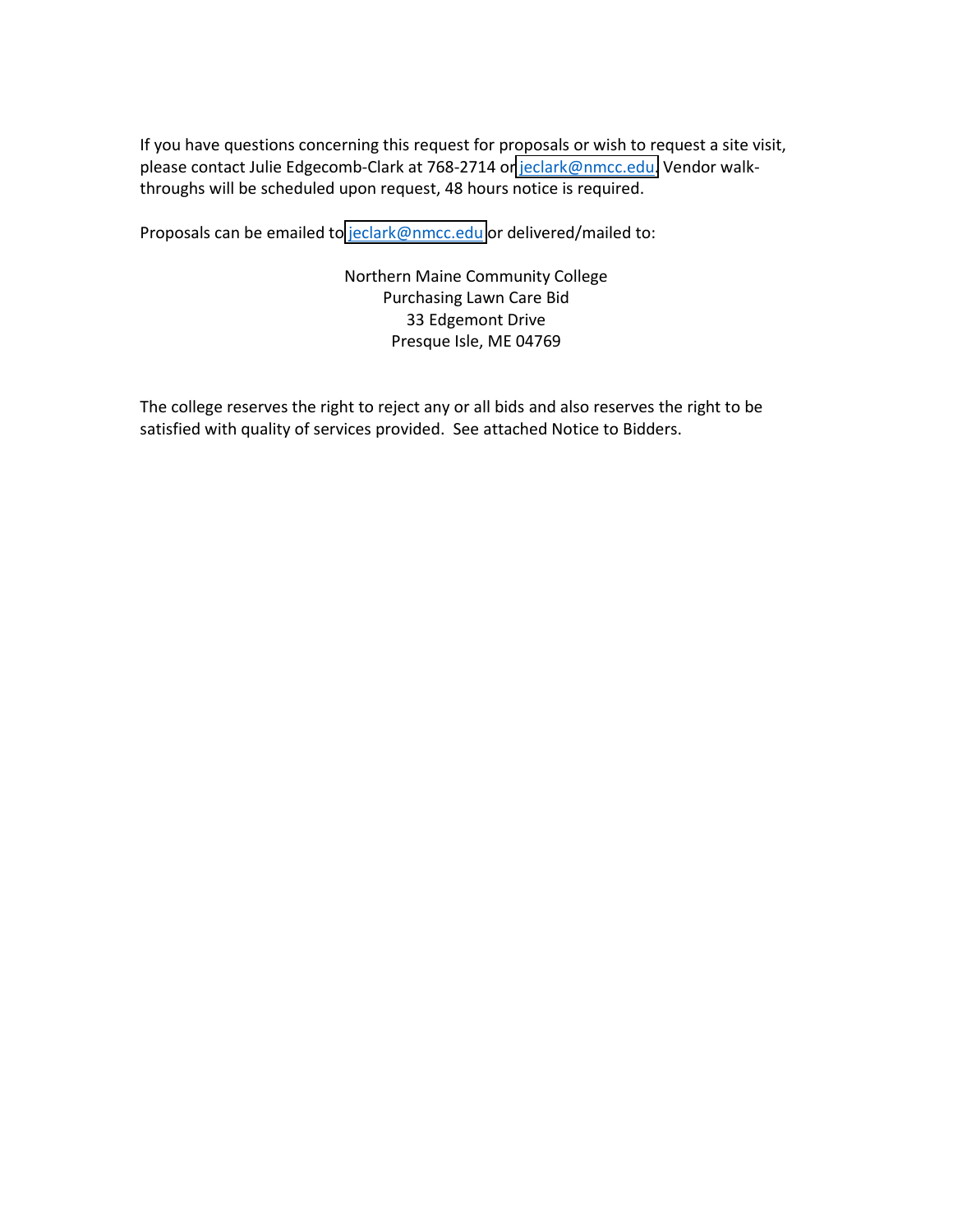| <b>Northern Maine Community College</b>        |
|------------------------------------------------|
| <b>Bid Form with Addendum Item</b>             |
| Lawn Maintenance & Mowing - 2022 - 2024 Season |

| To: | Northern Maine Community College - Purchasing |  |  |  |
|-----|-----------------------------------------------|--|--|--|
|     | 33 Edgemont Drive                             |  |  |  |
|     | Presque Isle, ME 04769                        |  |  |  |

| From: Contact Person: |
|-----------------------|
| Company/Address:      |
|                       |

| Phone #: | Fax #: |
|----------|--------|
| Email:   |        |

Having carefully examined:

The Lawn Maintenance & Mowing 2022-2024 Season RFP, including its maps, attachments, and related correspondence

We, the undersigned, propose to perform the services described in the amount of:

|                                                       | 2022 Season<br><b>Total</b> | 2023 Season        | 2024 Season  |
|-------------------------------------------------------|-----------------------------|--------------------|--------------|
| Mowing total - approximately 12.5 acres for 14 weeks  | \$                          | <b>Total</b><br>\$ | <b>Total</b> |
| <b>Mowing</b> $-$ cost per week if more than 14 weeks | \$                          | \$                 | \$           |
| Aeration - approximately 12.5 acres                   | \$                          | \$                 | \$           |
| <b>Fertilization</b> $-$ approximately 12.5 acres     | \$                          | \$                 | \$           |
| (Number of times applied over season:                 |                             |                    |              |
| Broadleaf Weed Control - approximately 12.5 acres     | \$                          | \$                 | \$           |
| (Number of times applied over season:                 |                             |                    |              |
| <b>Other Quotes Requested:</b>                        |                             |                    |              |
| Maintenance of Beds on Campus                         |                             | \$                 | \$           |
| Aeration & Fertilization of Soccer Field              |                             | \$                 | \$           |
| Broadleaf Weed Control on Tennis Court                | \$                          | \$                 | Ś            |
| Mowing of areas described as "Maintenance" - 14 weeks | $\zeta$                     | \$                 | \$           |
| Additional Mowing (cost/week if needed beyond 14 wks) | $\zeta$                     | \$                 | \$           |
| Alternate: Lawn preparation                           | \$                          | \$                 | \$           |
|                                                       |                             |                    |              |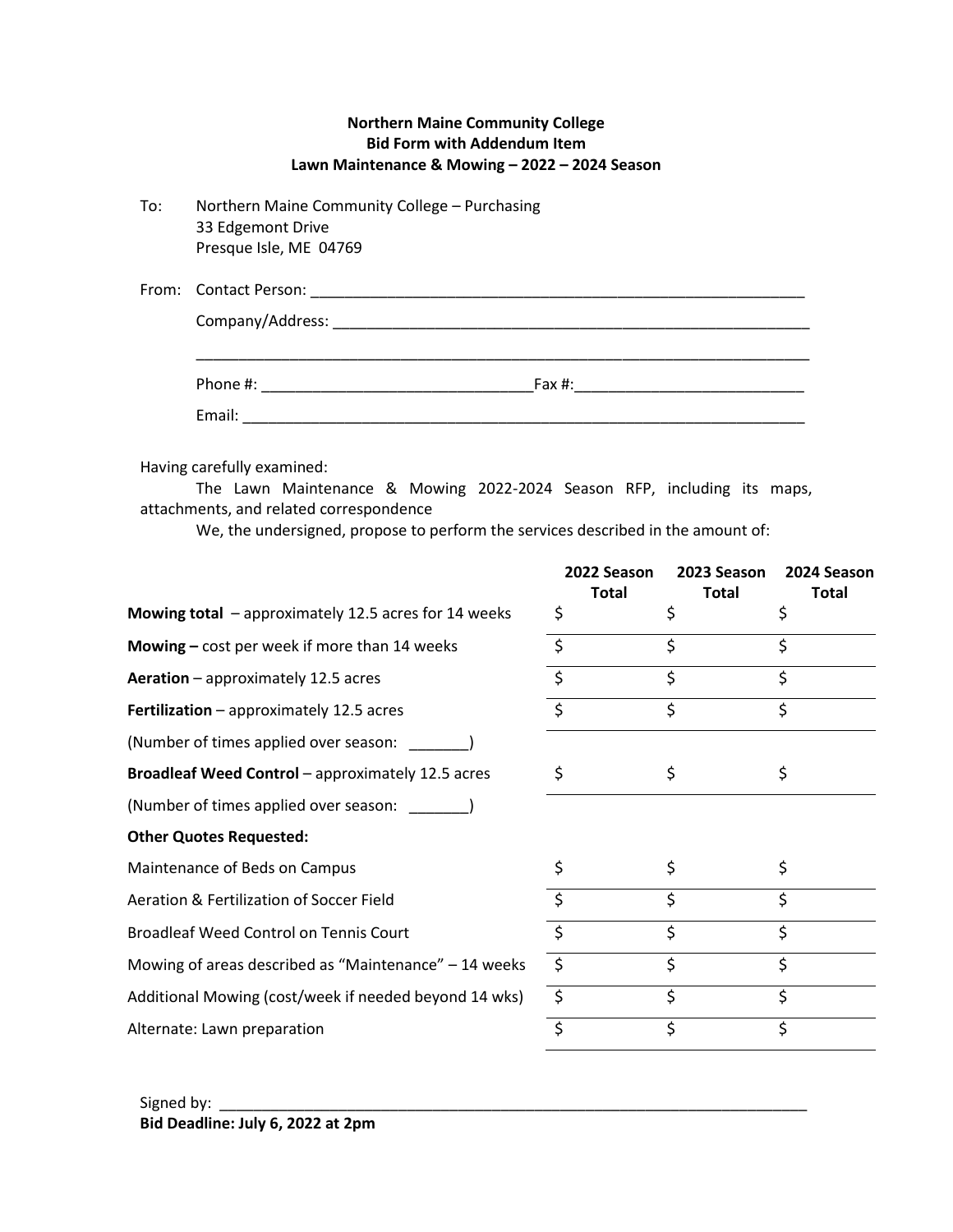